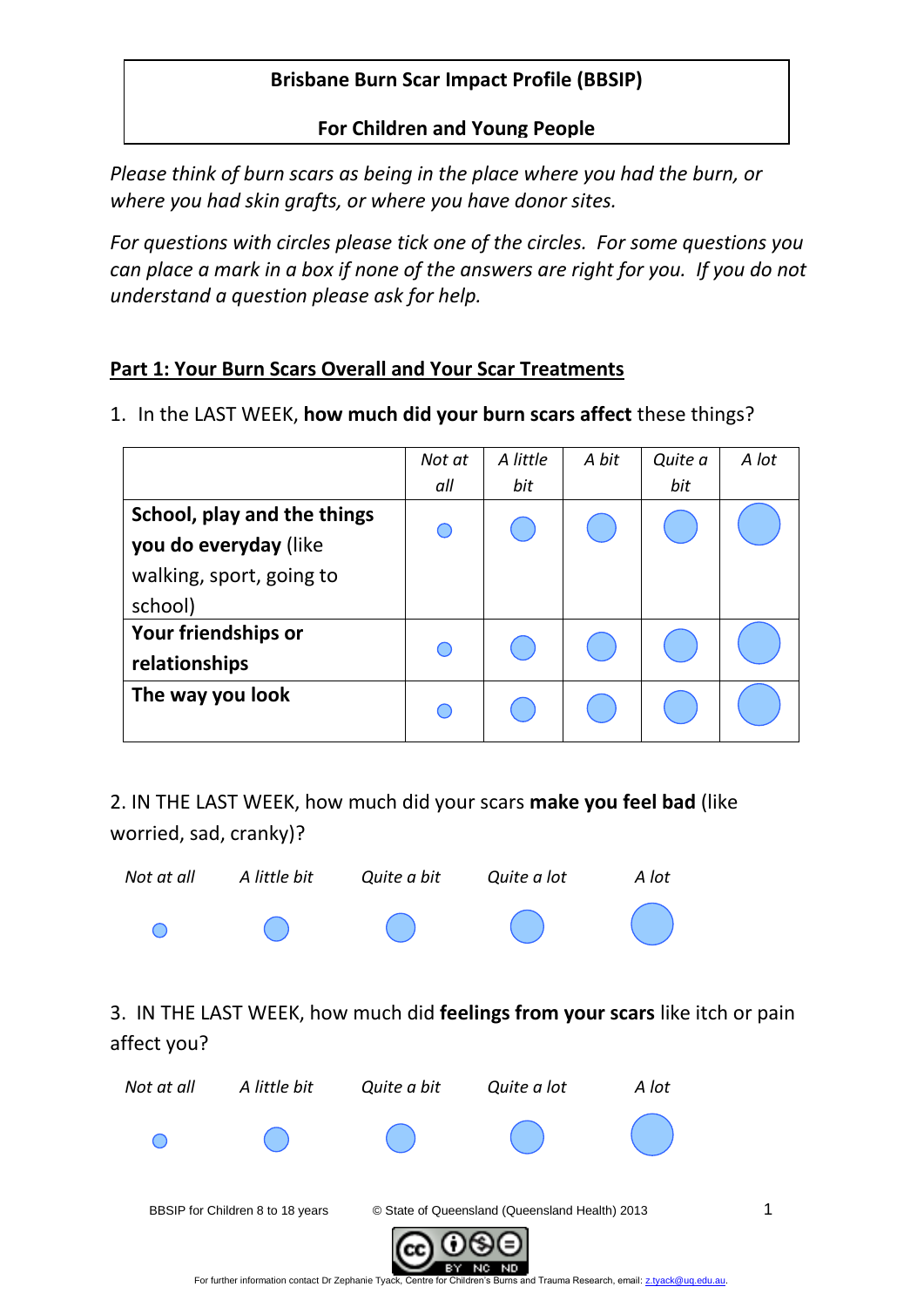| 4. IN THE LAST WEEK, how much of a problem were your scar treatments (like<br>pressure garments, exercises, creams)? |            |              |             |                                                                                                                                              |       |  |  |  |
|----------------------------------------------------------------------------------------------------------------------|------------|--------------|-------------|----------------------------------------------------------------------------------------------------------------------------------------------|-------|--|--|--|
| I did not<br>have scar<br>treatments                                                                                 | Not at all | A little bit | Quite a bit | Quite a lot                                                                                                                                  | A lot |  |  |  |
|                                                                                                                      |            |              |             |                                                                                                                                              |       |  |  |  |
|                                                                                                                      |            |              |             | 5. IN THE LAST WEEK, how much did your scar treatments (like pressure<br>garments, exercises or creams) make your scars look or feel better? |       |  |  |  |
| I did not<br>have scar<br>treatments                                                                                 | Not at all | A little bit | Quite a bit | Quite a lot                                                                                                                                  | A lot |  |  |  |
|                                                                                                                      |            |              |             |                                                                                                                                              |       |  |  |  |

#### **Part 2: Itch, Pain, and Other Feelings in Your Scars**

6. Tell us about any **strange feelings** you had from your scars IN THE LAST WEEK (like itch or pain or pins and needles)?

# 7. How **often** have you had more **ITCH** from your scars than from your normal skin, IN THE LAST WEEK?

| No more than<br>from normal<br>skin | Once or twice | A few times                                    | Almost everyday                                                                                                               | Everyday |
|-------------------------------------|---------------|------------------------------------------------|-------------------------------------------------------------------------------------------------------------------------------|----------|
|                                     |               |                                                |                                                                                                                               |          |
|                                     |               |                                                | 8. How <b>often</b> have you had <b>PAIN</b> from your scars, IN THE LAST WEEK?                                               |          |
| Not at all                          | Once or twice | A few times                                    | Almost everyday                                                                                                               | Everyday |
|                                     |               |                                                |                                                                                                                               |          |
| BBSIP for Children 8 to 18 years    |               | © State of Queensland (Queensland Health) 2013 |                                                                                                                               | 2        |
|                                     |               |                                                | For further information contact Dr Zephanie Tyack, Centre for Children's Burns and Trauma Research, email: z.tyack@ug.edu.au. |          |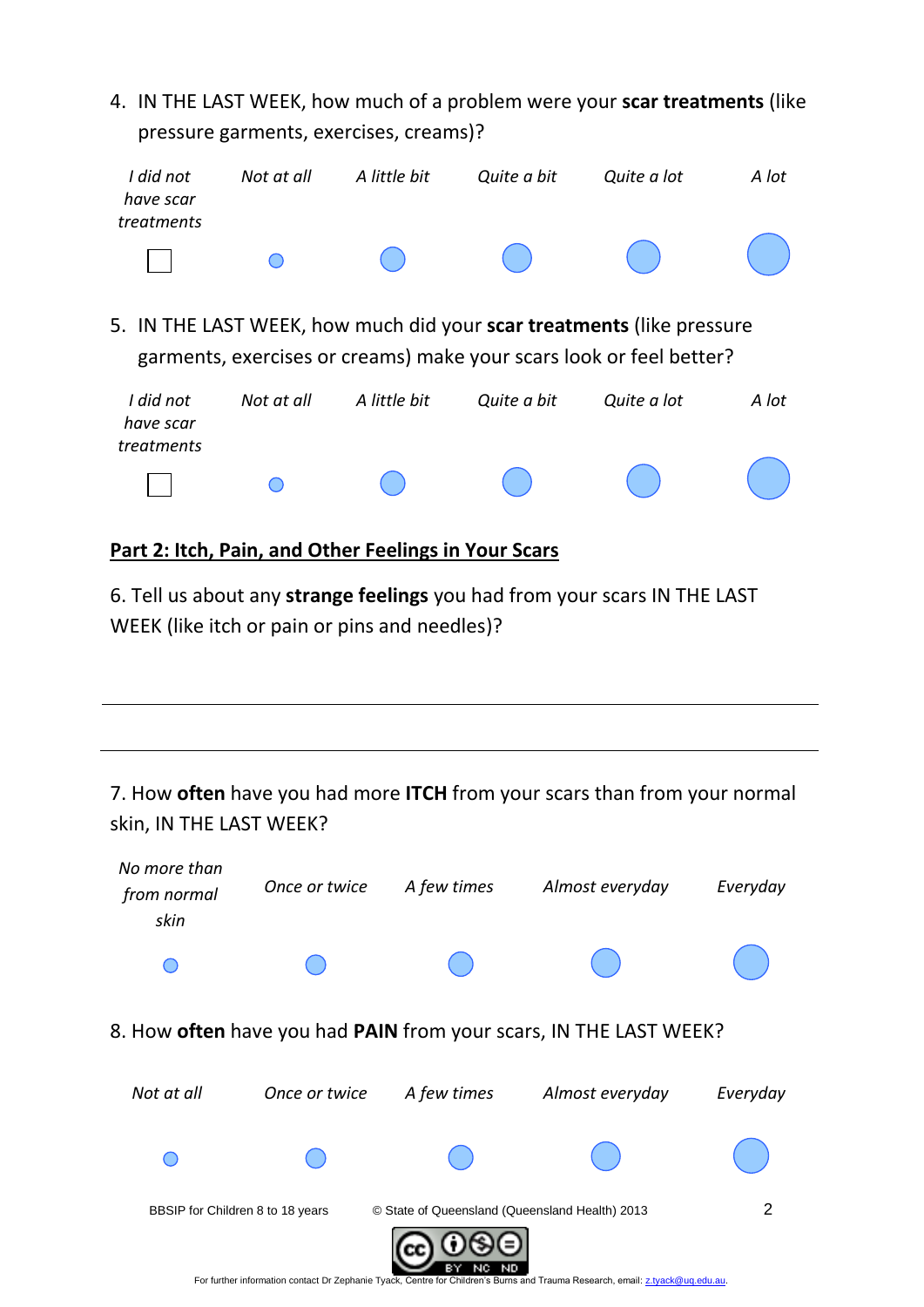9. How **often** have you had **UNCOMFORTABLE FEELINGS** from your scars, IN THE LAST WEEK?



*10. Put an X through the number that best tells us about strange feelings in your scars. 0 means 'none of that strange feeling ' and 10 means ' a strange feeling as bad as it could possibly be'.* 

A. How bad was **ITCH** from your scars IN THE LAST WEEK**?**



B. How bad were **TIGHT FEELINGS** when you stretched or moved your scars IN THE LAST WFFK?

| No tight |  |  |  | $\ 1\ 2\ 3\ 4\ 5\ 6\ 7\ 8\ $ | $\alpha$ | $\mathbin{\parallel}10$ | Tight feelings as bad as |
|----------|--|--|--|------------------------------|----------|-------------------------|--------------------------|
| feelings |  |  |  |                              |          |                         | they could possibly be   |

C. How bad was **PAIN** from your scars IN THE LAST WEEK?

| No pain | । २<br>$\overline{2}$ | $\parallel$ 5 $\parallel$ 6<br>$\parallel$ 4 | II 7 II | 8 <sup>8</sup> | q | Pain as bad as it<br>could possibly be |
|---------|-----------------------|----------------------------------------------|---------|----------------|---|----------------------------------------|
|         |                       |                                              |         |                |   |                                        |

D. How bad were **UNCOMFORTABLE FEELING**S from your scars, IN THE LAST WEEK?



BBSIP for Children 8 to 18 years **C** State of Queensland (Queensland Health) 2013



ND.

For further information contact Dr Zephanie Tyack, Centre for Children's Burns and Trauma Research, email[: z.tyack@uq.edu.au.](mailto:z.tyack@uq.edu.au)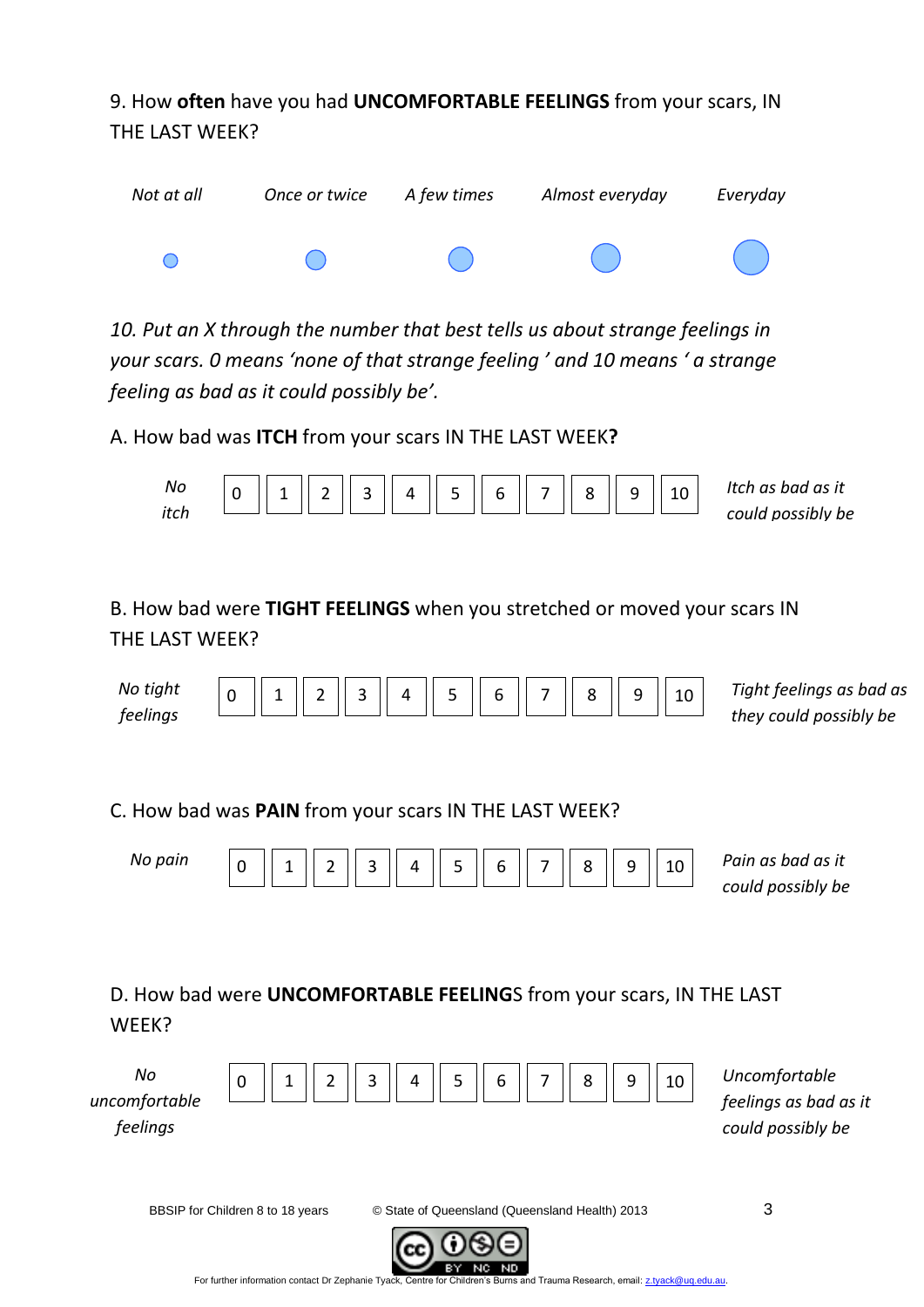11. IN THE LAST WEEK, how much did the **strange feelings** from your scars (like itch or pain) do these things?

|                                   | Not at | A little | Quite a | Quite a | A lot |
|-----------------------------------|--------|----------|---------|---------|-------|
|                                   | all    | bit      | bit     | lot     |       |
| Stop you getting to sleep         |        |          |         |         |       |
| IN THE LAST WEEK                  |        |          |         |         |       |
| Wake you up IN THE LAST WEEK      |        |          |         |         |       |
| Make you feel cranky or moody     |        |          |         |         |       |
| IN THE LAST WEEK                  |        |          |         |         |       |
| Make it difficult to concentrate  |        |          |         |         |       |
| IN THE LAST WEEK                  |        |          |         |         |       |
| Make it difficult for you to walk |        |          |         |         |       |
| downhill or downstairs            |        |          |         |         |       |
| IN THE LAST WEEK                  |        |          |         |         |       |

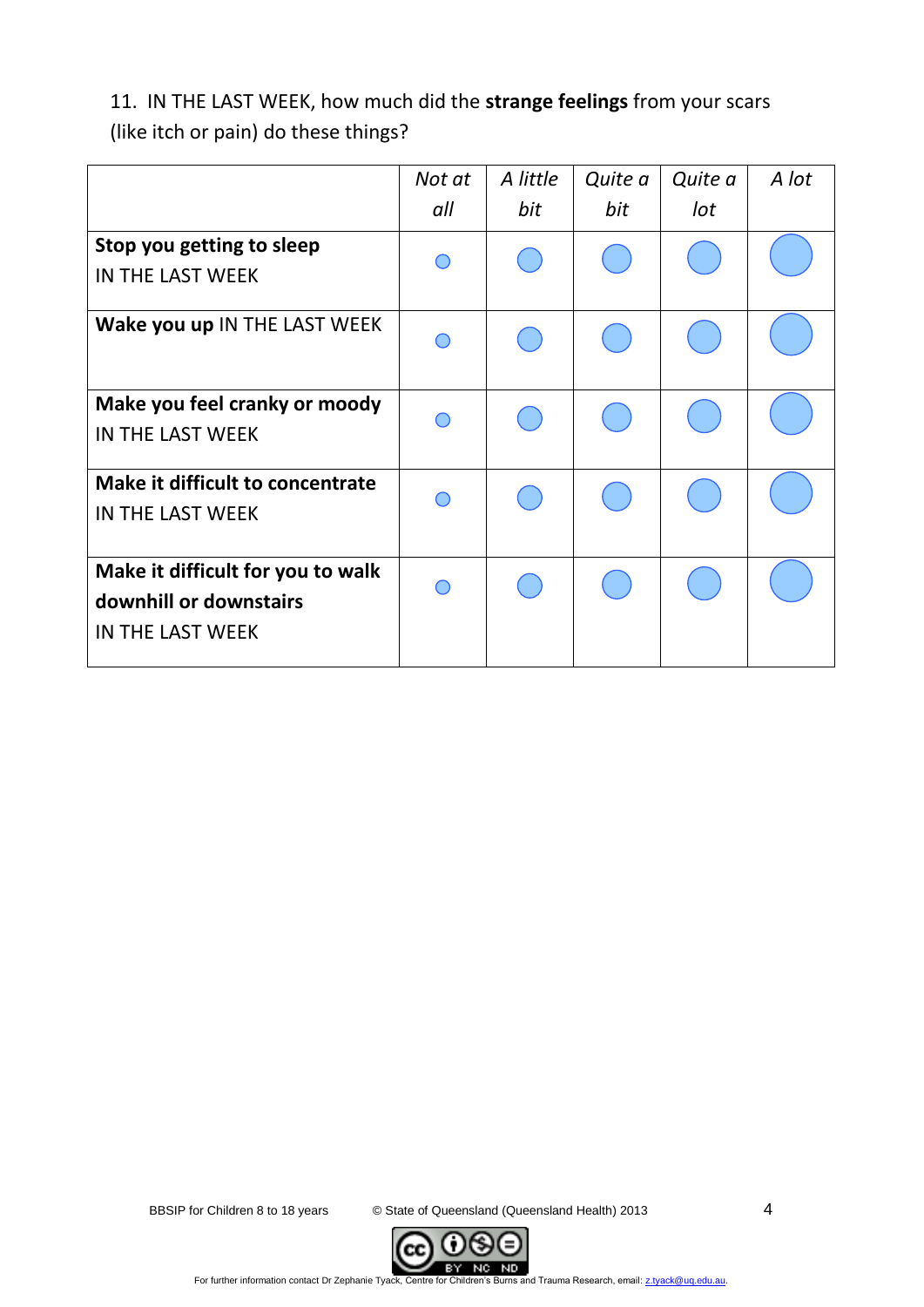## **Part 3: The Things You Do Everyday**

# 12. IN THE LAST WEEK, **how much of a problem has it been to** do these things BECAUSE OF YOUR BURN SCARS?

|                                                                                        | Not at all | A little | Quite a | Quite a | A lot |
|----------------------------------------------------------------------------------------|------------|----------|---------|---------|-------|
|                                                                                        |            | bit      | bit     | lot     |       |
| Move easily IN THE LAST WEEK                                                           | ∩          |          |         |         |       |
| <b>Climb</b> up or down stairs or<br>when you are doing activities<br>IN THE LAST WEEK | ◯          |          |         |         |       |
| Walk short distances IN THE<br><b>LAST WEEK</b>                                        | $\subset$  |          |         |         |       |
| Get in and out of a chair IN<br><b>THE LAST WEEK</b>                                   | ◠          |          |         |         |       |

## 13. IN THE LAST WEEK, **how much of a problem has it been to** do these things BECAUSE OF YOUR BURN SCARS?

|                                                                                         | Not at | A little | Quite a | Quite a | A lot |
|-----------------------------------------------------------------------------------------|--------|----------|---------|---------|-------|
|                                                                                         | all    | bit      | bit     | lot     |       |
| Do activities like swimming,<br>riding a bike, ball games, or<br>sport IN THE LAST WEEK |        |          |         |         |       |
| Do activities that make you<br>feel hot IN THE LAST WEEK                                |        |          |         |         |       |
| Go to school (or the place<br>where you study) IN THE LAST<br><b>WEEK</b>               |        |          |         |         |       |
| Do your schoolwork IN THE<br><b>LAST WEEK</b>                                           |        |          |         |         |       |
| <b>Play IN THE LAST WEEK</b>                                                            |        |          |         |         |       |

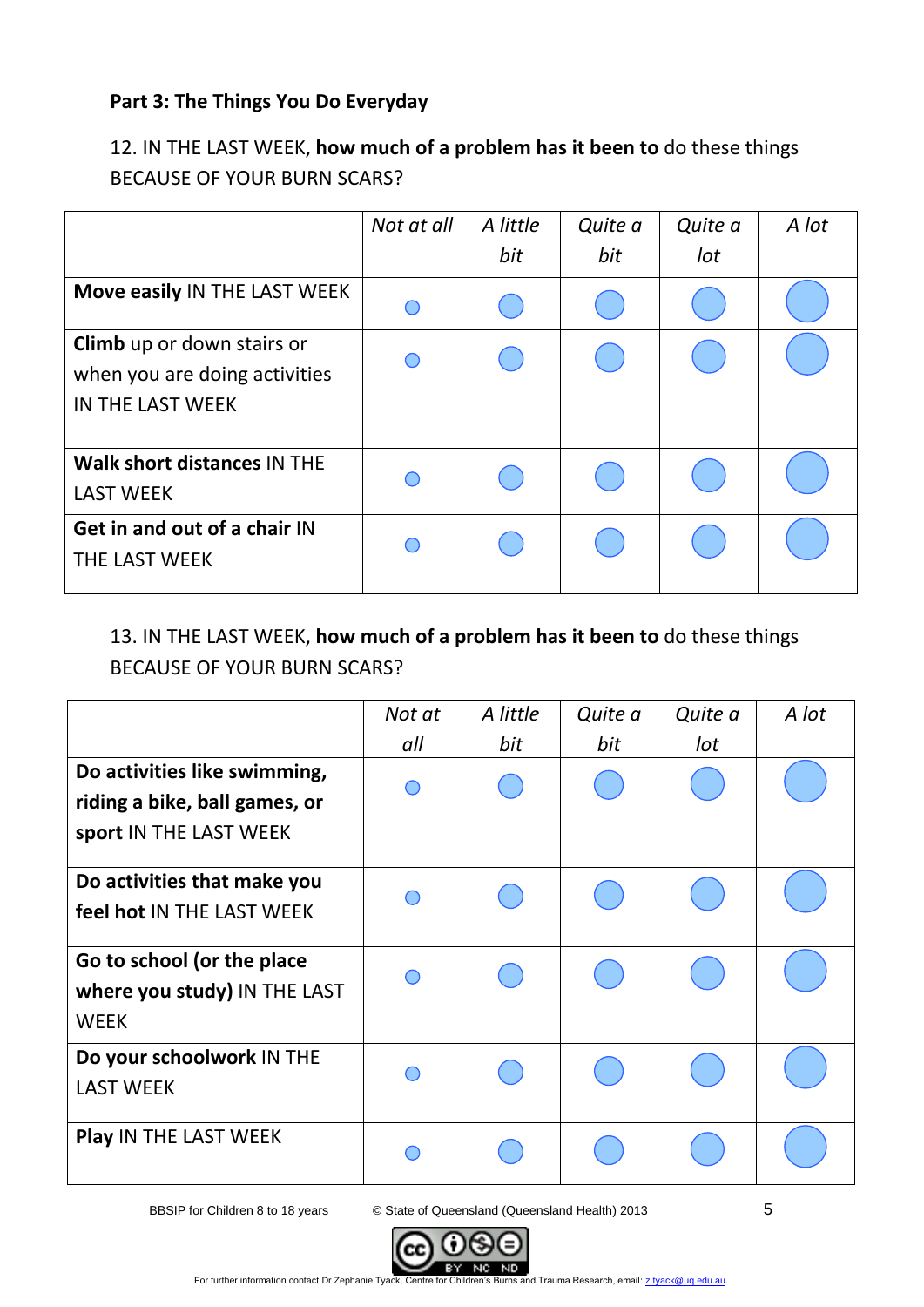# 14. IN THE LAST WEEK, **how much of a problem has it been to** do these things BECAUSE OF YOUR SCARS?

|                          | Not at all | A little | Quite a | Quite a | A lot |
|--------------------------|------------|----------|---------|---------|-------|
|                          |            | bit      | bit     | lot     |       |
| <b>Dress and undress</b> |            |          |         |         |       |
| yourself IN THE LAST     |            |          |         |         |       |
| <b>WEEK</b>              |            |          |         |         |       |
| Shower or bath yourself  |            |          |         |         |       |
| IN THE LAST WEEK         |            |          |         |         |       |
|                          |            |          |         |         |       |
| Do activities like       |            |          |         |         |       |
| brushing your teeth and  |            |          |         |         |       |
| doing your hair by       |            |          |         |         |       |
| yourself IN THE LAST     |            |          |         |         |       |
| <b>WEEK</b>              |            |          |         |         |       |

## 15. IN THE LAST WEEK, **how much of a problem has it been to** do these things BECAUSE OF YOUR SCARS?

|                                                                                                                       | Not at | A little | Quite a | Quite a | A lot |
|-----------------------------------------------------------------------------------------------------------------------|--------|----------|---------|---------|-------|
|                                                                                                                       | all    | bit      | bit     | lot     |       |
| Go to places where there<br>were people you didn't know<br>(like shopping or going to the<br>movies) IN THE LAST WEEK |        |          |         |         |       |
| Do the same things as your<br>friends IN THE LAST WEEK                                                                |        |          |         |         |       |

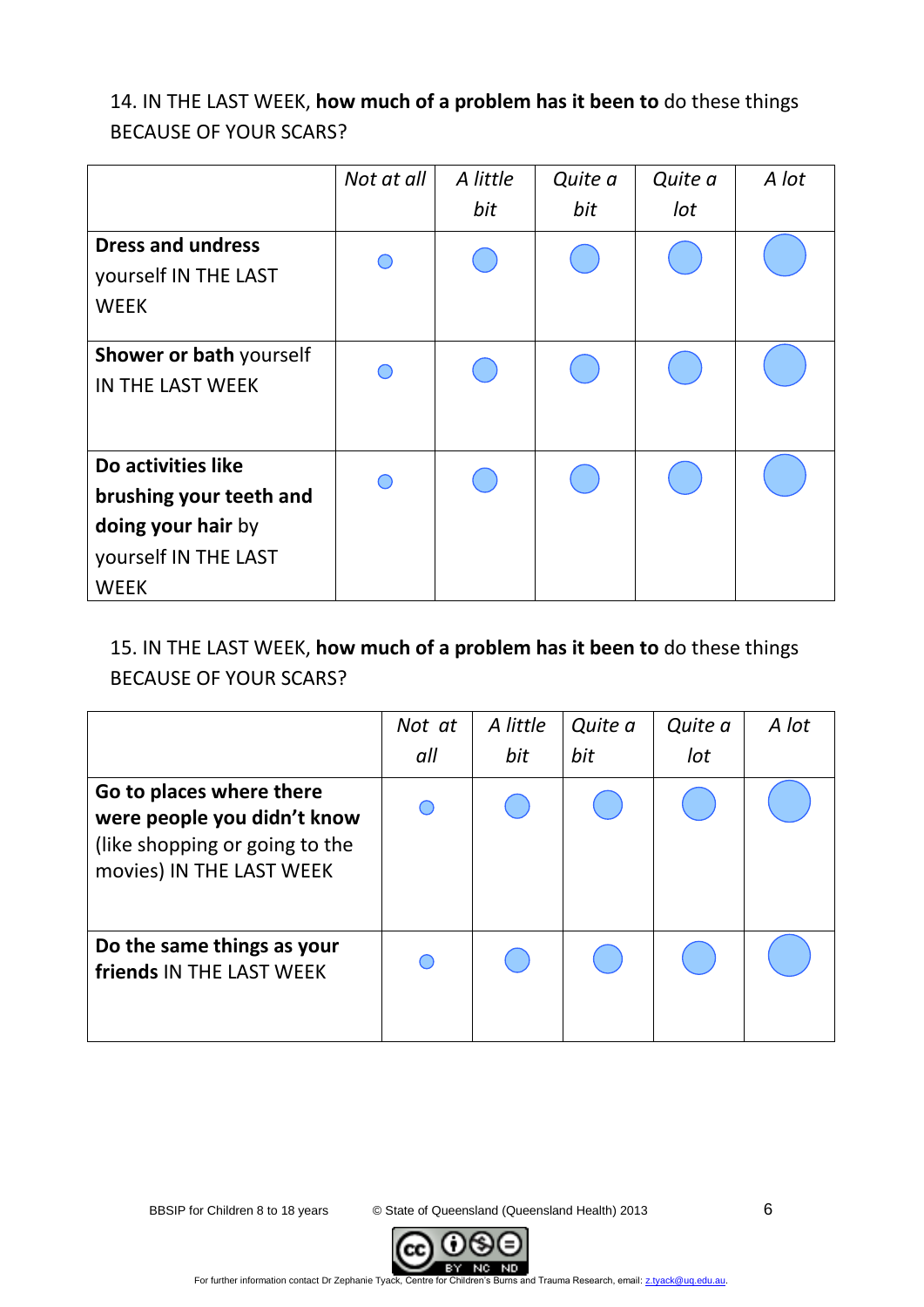## **Part 4: Friendships and Getting Along With Other People**

16. IN THE LAST WEEK, how happy have you been with **friendships or relationships with people your age**?

| Not at all                                                                                                      | A little bit | Quite a bit | Quite a lot                                                              | A lot |  |  |  |  |
|-----------------------------------------------------------------------------------------------------------------|--------------|-------------|--------------------------------------------------------------------------|-------|--|--|--|--|
| $\left( \begin{array}{c} \end{array} \right)$                                                                   |              |             |                                                                          |       |  |  |  |  |
| with people in your family?                                                                                     |              |             | 17. IN THE LAST WEEK, how happy have you been with the way you got along |       |  |  |  |  |
| Not at all                                                                                                      | A little bit | Quite a bit | Quite a lot                                                              | A lot |  |  |  |  |
| ∩                                                                                                               |              |             |                                                                          |       |  |  |  |  |
| 18. IN THE LAST WEEK, how worried have you been about new friendships or<br>relationships with people your age? |              |             |                                                                          |       |  |  |  |  |



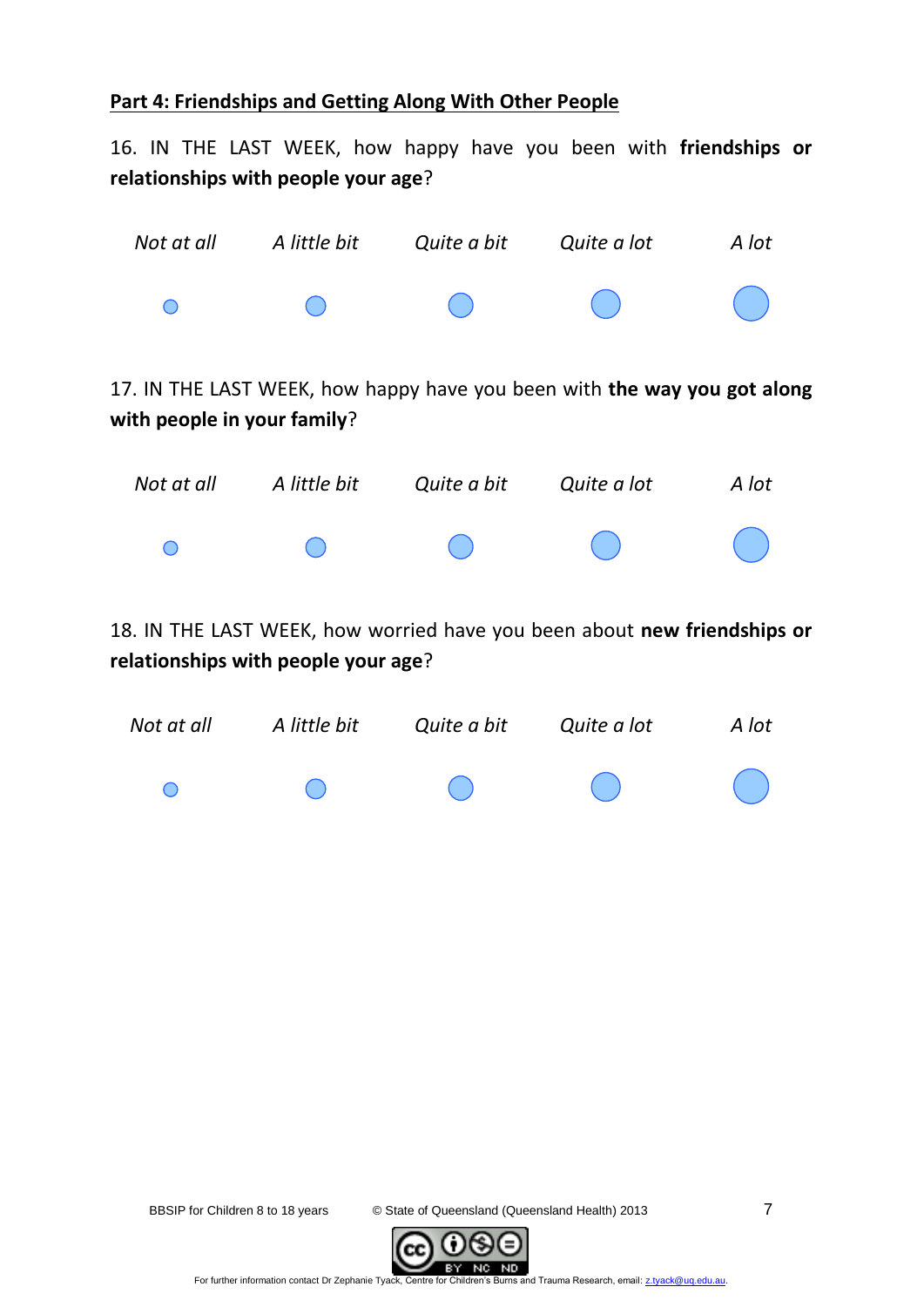#### **Part 5: The Way You Look**

#### 19. IN THE LAST WEEK, **how bothered have you been by** these things?

|                             | Not at | A little | Quite a | Quite a | A lot |
|-----------------------------|--------|----------|---------|---------|-------|
|                             | all    | bit      | bit     | lot     |       |
| The look of your scars      |        |          |         |         |       |
| The look of your worst scar |        |          |         |         |       |

20. IN THE LAST WEEK, how bothered have you been **by people saying things about your scars**?

| Nobody said Not at all A little bit Quite a bit Quite a lot<br>things about<br>my scars |                |  |                                                                                                                                                                  | A lot |
|-----------------------------------------------------------------------------------------|----------------|--|------------------------------------------------------------------------------------------------------------------------------------------------------------------|-------|
|                                                                                         | $\overline{a}$ |  | $\begin{pmatrix} 1 & 1 & 1 \\ 1 & 1 & 1 \end{pmatrix} \begin{pmatrix} 1 & 1 & 1 \\ 1 & 1 & 1 \end{pmatrix} \begin{pmatrix} 1 & 1 & 1 \\ 1 & 1 & 1 \end{pmatrix}$ |       |

21. IN THE LAST WEEK, how bothered have you been **by the looks you got from other people** because of your scars?



For further information contact Dr Zephanie Tyack, Centre for Children's Burns and Trauma Research, email[: z.tyack@uq.edu.au.](mailto:z.tyack@uq.edu.au)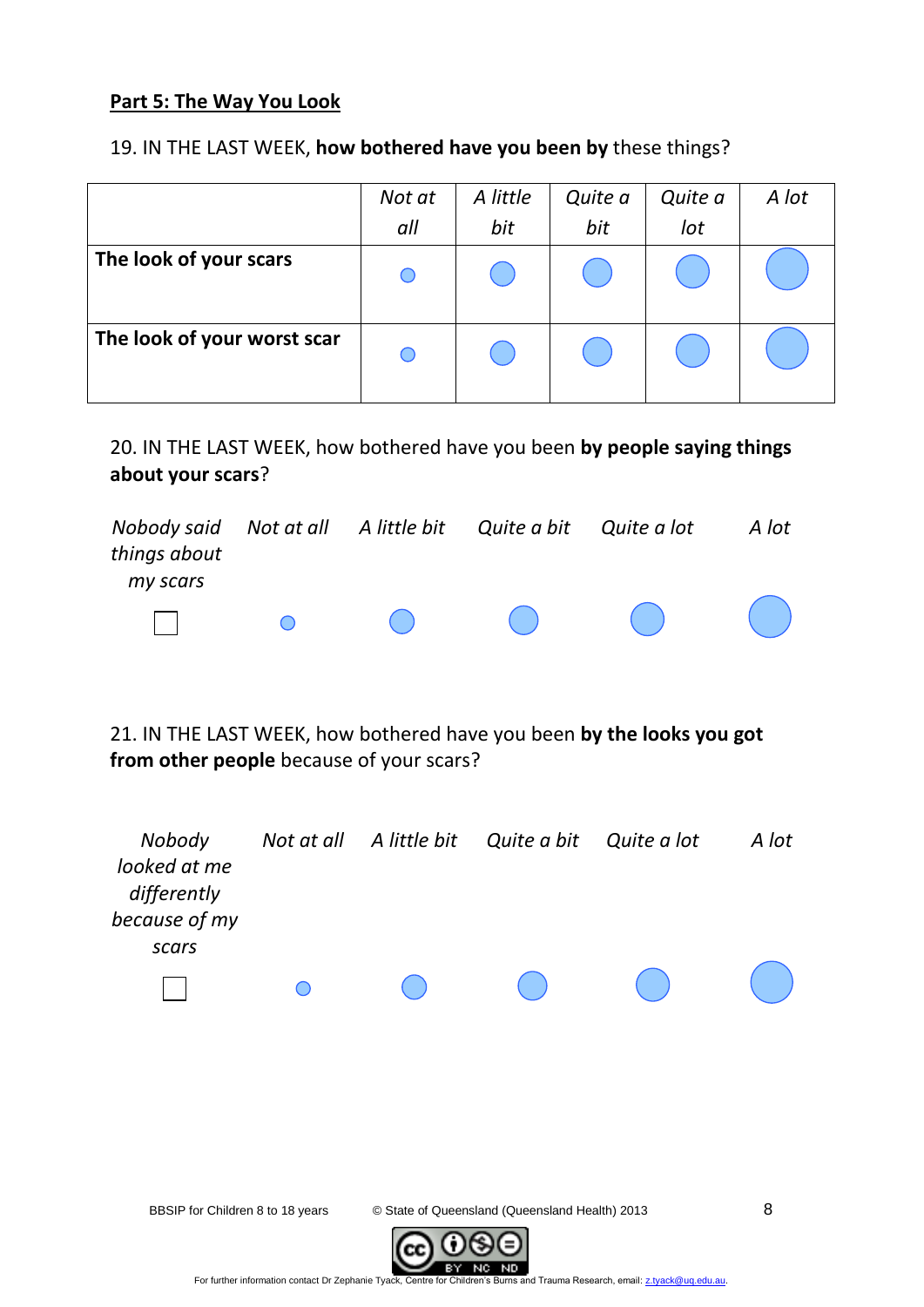# **Part 6: Your Feelings**

22. IN THE LAST WEEK, how much **did you feel like this** *BECAUSE OF YOUR SCARS?* 

|                                             | Not at | A little | Quite a | Quite a | A lot |
|---------------------------------------------|--------|----------|---------|---------|-------|
|                                             | all    | bit      | bit     | Iot     |       |
| <b>Cranky</b> because of your scars         |        |          |         |         |       |
| Nervous or anxious because of<br>your scars |        |          |         |         |       |
| Worried because of your scars               |        |          |         |         |       |
| Sad because of your scars                   |        |          |         |         |       |
| Angry because of your scars                 |        |          |         |         |       |
| Not confident because of your<br>scars      |        |          |         |         |       |
| Embarrassed because of your<br>scars        |        |          |         |         |       |
| <b>Upset</b> because of your scars          |        |          |         |         |       |

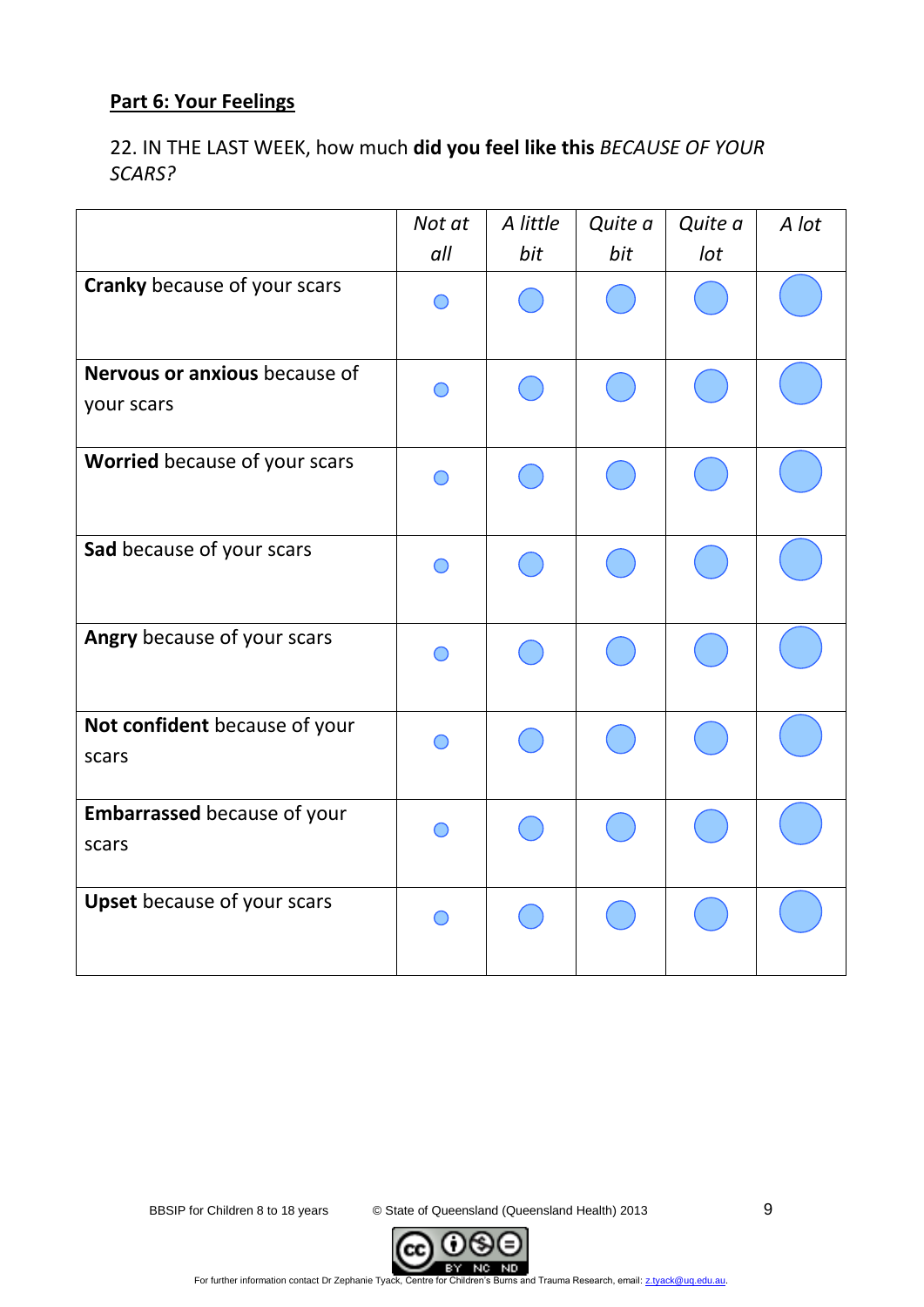#### **Part 7: What Your Scars Are Like**

23. Did you have **open wounds or sores** in your scars IN THE LAST WEEK?



24. Tell us where the WORST part of your scars is (for example, on your hand). If all of your scar is the same write "I do not have a worst scar".

*\_\_\_\_\_\_\_\_\_\_\_\_\_\_\_\_\_\_\_\_\_\_\_\_\_\_\_\_\_\_\_\_\_\_\_\_\_\_\_\_\_\_\_\_\_\_\_\_\_\_\_\_\_\_\_\_\_\_\_\_\_\_\_\_\_\_\_\_\_\_\_\_\_\_\_*

*\_\_\_\_\_\_\_\_\_\_\_\_\_\_\_\_\_\_\_\_\_\_\_\_\_\_\_\_\_\_\_\_\_\_\_\_\_\_\_\_\_\_\_\_\_\_\_\_\_\_\_\_\_\_\_\_\_\_\_\_\_\_\_\_\_\_\_\_\_\_\_\_\_\_\_*

- 25. Think about the WORST part of your scars that you just wrote down compared to your normal skin for this question. If you don't have a worst scar think about all of your scars compared to your normal skin.
- A. How **TIGHT** was the WORST part of your scars IN THE LAST WEEK?

| <b>Not tight</b> - the | A little bit  | A bit tight - | Quite tight - | <b>Really tight -</b> |
|------------------------|---------------|---------------|---------------|-----------------------|
| scars did not          | tight - the   | the scars     | the scars     | the scars             |
| stop you               | scars stopped | stopped you   | stopped you   | stopped you           |
| moving or did          | you moving or | moving or     | moving or     | moving or             |
| not pull at            | pulled other  | pulled other  | pulled other  | pulled other          |
| other body             | body parts a  | body parts a  | body parts    | body parts a          |
| parts                  | little bit    | bit           | quite a lot   | lot                   |
|                        |               |               |               |                       |

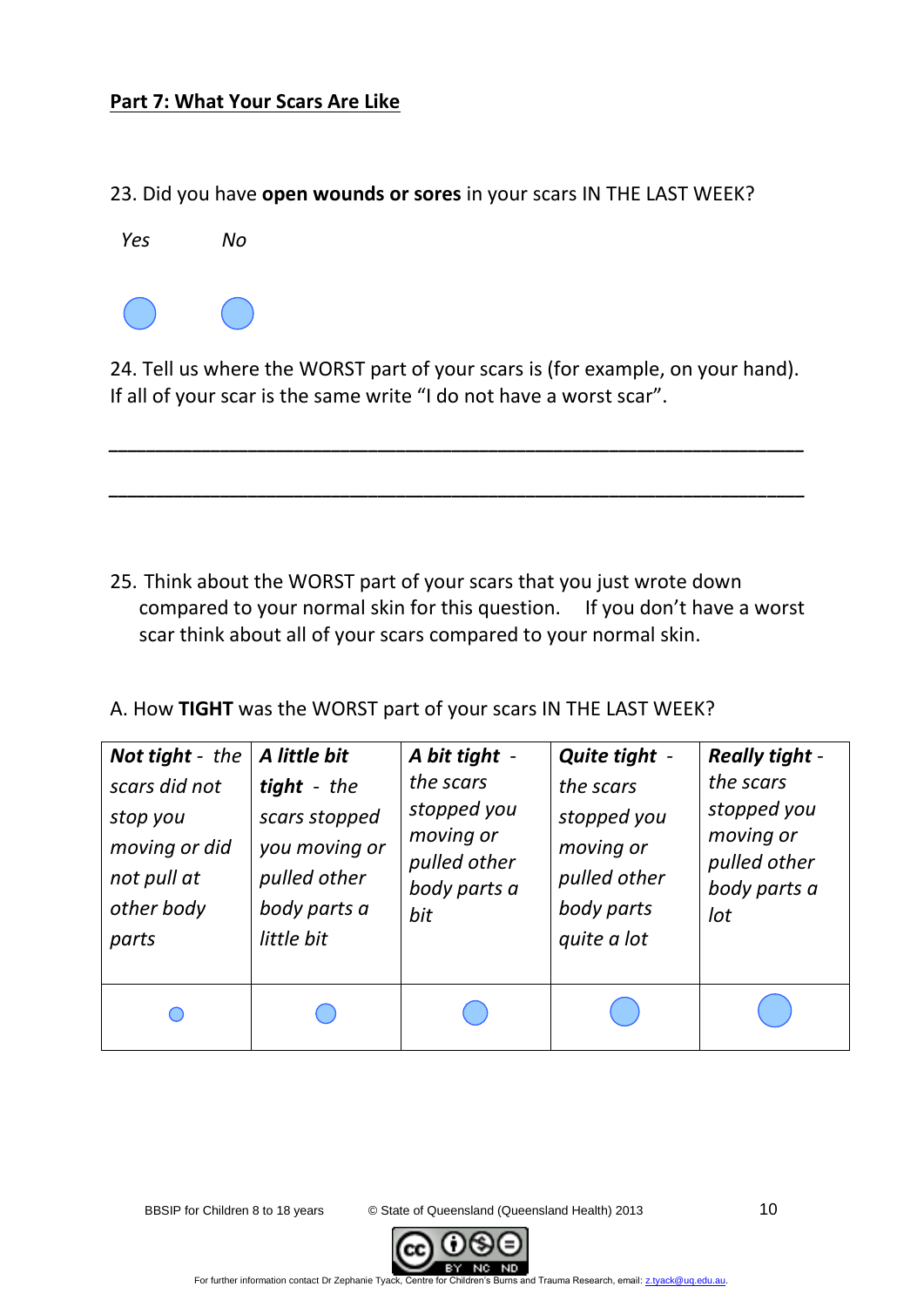26.Think about the WORST part of your scars that you just wrote down compared to your normal skin for these questions. If you don't have a worst scar think about all of your scars compared to your normal skin.

## B. How much was the WORST part of your scars like this IN THE LAST WEEK?

|              | thick | Not thick   A little bit   A bit thick | Quite<br>thick | Really<br>thick |
|--------------|-------|----------------------------------------|----------------|-----------------|
| <b>Thick</b> |       |                                        |                |                 |

|          | Not      | A little bit | A bit    | Quite    | Really   |
|----------|----------|--------------|----------|----------|----------|
|          | wrinkled | wrinkled     | wrinkled | wrinkled | wrinkled |
| Wrinkled |          |              |          |          |          |

|     | Not dry   A little bit   A bit dry   Quite dry   Really dry  <br>dry |  |  |
|-----|----------------------------------------------------------------------|--|--|
| Dry |                                                                      |  |  |

|             | Not hard   A little bit   A bit hard<br>hard | Quite<br>hard | Really<br>hard |
|-------------|----------------------------------------------|---------------|----------------|
| <b>Hard</b> |                                              |               |                |

|       | Not   | A little bit | A bit | Quite | Really |
|-------|-------|--------------|-------|-------|--------|
|       | rough | rough        | rough | rough | rough  |
| Rough |       |              |       |       |        |

|                                                 | Not       | A little bit | A bit     | Quite     | Really    |
|-------------------------------------------------|-----------|--------------|-----------|-----------|-----------|
|                                                 | different | different    | different | different | different |
| A different colour to<br>your normal skin (like |           |              |           |           |           |
| red or darker than<br>normal skin)              |           |              |           |           |           |